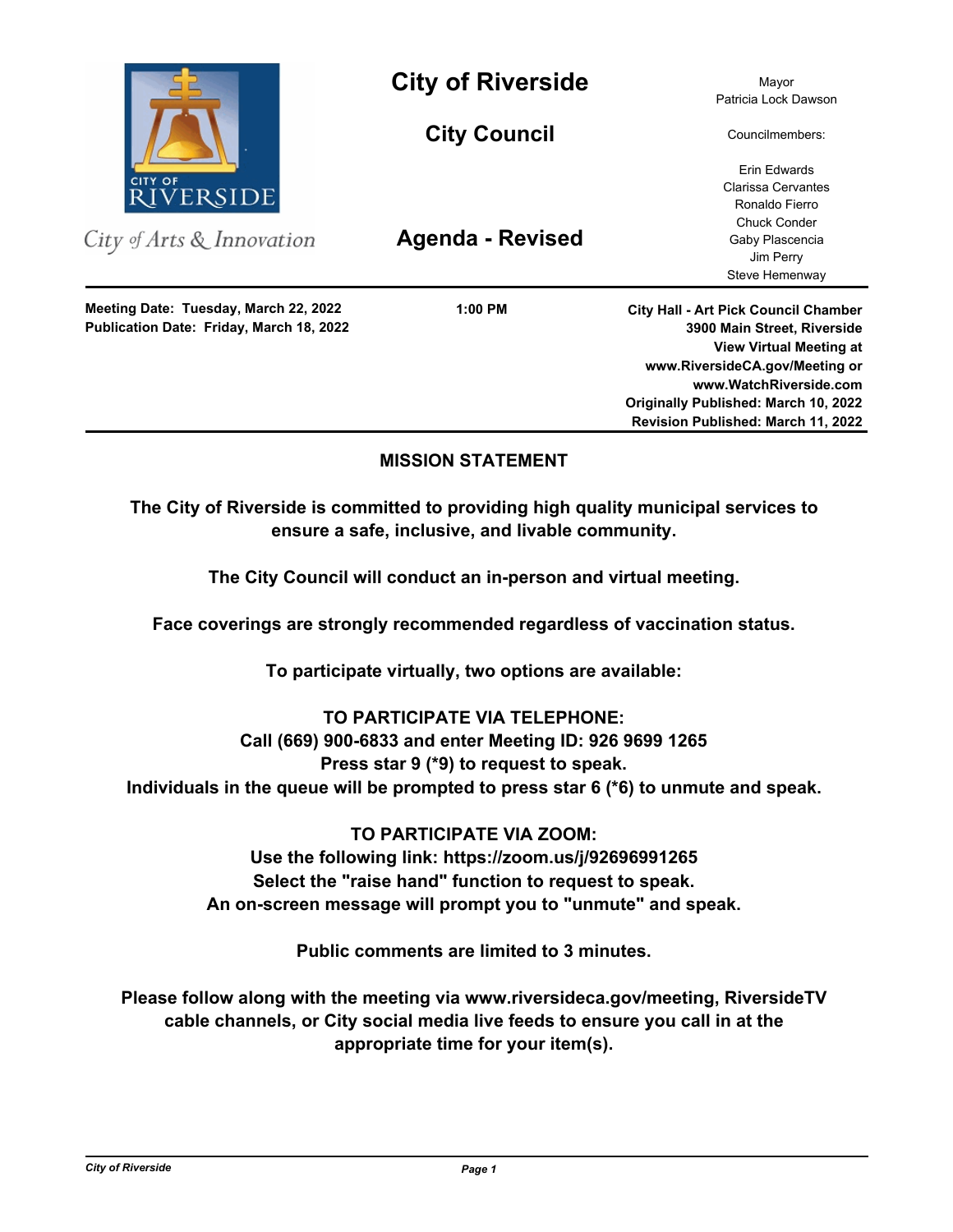**Public comments regarding items on this agenda or any matters within the jurisdiction of the City Council can be submitted by eComment at www.riversideca.gov/meeting until two hours before the meeting. Email comments to City\_Clerk@riversideca.gov. \* \* \* \* \* \***

**Pursuant to the City Council Meeting Rules adopted by Resolution No. 23618, the Members of the City Council and the public are reminded that they must preserve order and decorum throughout the Meeting. In that regard, Members of the City Council and the public are advised that any delay or disruption in the proceedings or a refusal to obey the orders of the City Council or the presiding officer constitutes a violation of these rules.**

**The City of Riverside is committed to fostering a respectful workplace that requires all employees and external stakeholders to embrace a culture of transparency and inclusivity. This includes acceptable behavior from everyone; a workplace that provides dignity, respect, and civility to our employees, customers, and the public they serve. City meetings should be a place where all members of our community feel safe and comfortable to participate. While there could be a high level of emotion associated with topics on this agenda, the City would like to set the expectation that all members of the public use language appropriate to a collaborative, professional, and respectful public environment.**

# **The City is resolute in its commitment to eliminate any form of harassment, discrimination, or retaliation in the workplace. The City maintains a zero-tolerance policy for harassment, discrimination, and retaliation in compliance with new harassment and discrimination laws.**

LISTENING ASSISTIVE DEVICES are available for the hearing impaired. The City of *Riverside wishes to make all of its public meetings accessible to the public. Upon request, this agenda will be made available in appropriate alternative formats to persons with disabilities, as required by 42 U.S.C. §12132 of the Americans with Disabilities Act of 1990. Any person with a disability who requires a modification or accommodation in order to participate in a meeting should direct such request to the City's ADA Coordinator at 951-826-5427 at least 72 hours before the meeting, if possible. TTY users call 7-1-1 for telecommunications relay services (TRS).* 

*Agenda related writings or documents provided to the City Council are available in the Office of the City Clerk, at www.riversideca.gov/meeting, and in the binder located near the entrance of the Art Pick Council Chamber.* 

*PLEASE NOTE--The numerical order of items on this agenda is for convenience of*  reference. Items may be taken out of order upon request of the Mayor or Members of *the City Council.*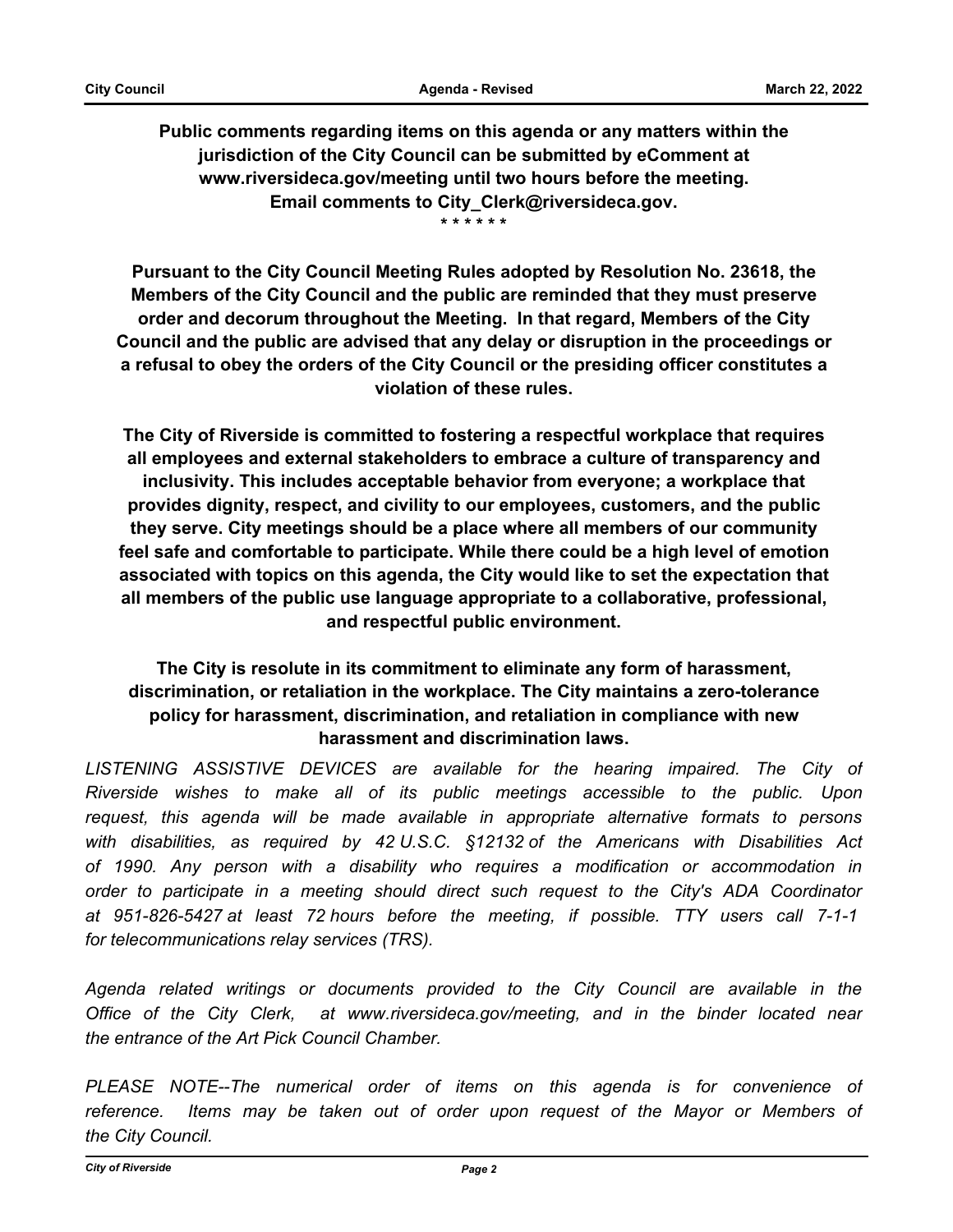# **1 P.M.**

## MAYOR CALLS MEETING TO ORDER

INVOCATION - Mayor Lock Dawson

## PLEDGE OF ALLEGIANCE TO THE FLAG

## MAYOR/COUNCILMEMBER COMMUNICATIONS

1 Brief reports on conferences, seminars, and regional meetings attended by Mayor and City Council, Ward updates, and announcements of upcoming events

Announcement of committee meeting:

Economic Development, Placemaking, and Branding/Marketing at 3 p.m. on Thursday, March 24, 2022, Art Pick Council Chamber/Virtual Meeting

## CEREMONIAL PRESENTATION

1a Waive Sunshine Ordinance--With full quorum, five affirmative votes required to add this item to published agenda; with less than full quorum, four affirmative votes required per Section 4.05.050(D)(1)(c) - Mayor Lock Dawson to call upon Chief Larry Gonzalez to swear in Parks and Neighborhood Specialists for the Parks and Neighborhood Specialist Program (Police) (All Wards) (5-minute presentation)

## COMMUNICATIONS

- 2 Intergovernmental relations and legislative update (City Manager) (All Wards) (5-minute presentation)
- 3 Homeless solutions update (City Manager) (All Wards) (5-minute presentation)
- 4 Sustainability update (City Manager) (All Wards) (5-minute presentation)
- 5 Pertinent health, safety, and security updates (City Manager) (All Wards) (5-minute presentation)
- 6 Legal update (City Attorney) (All Wards) (5-minute presentation)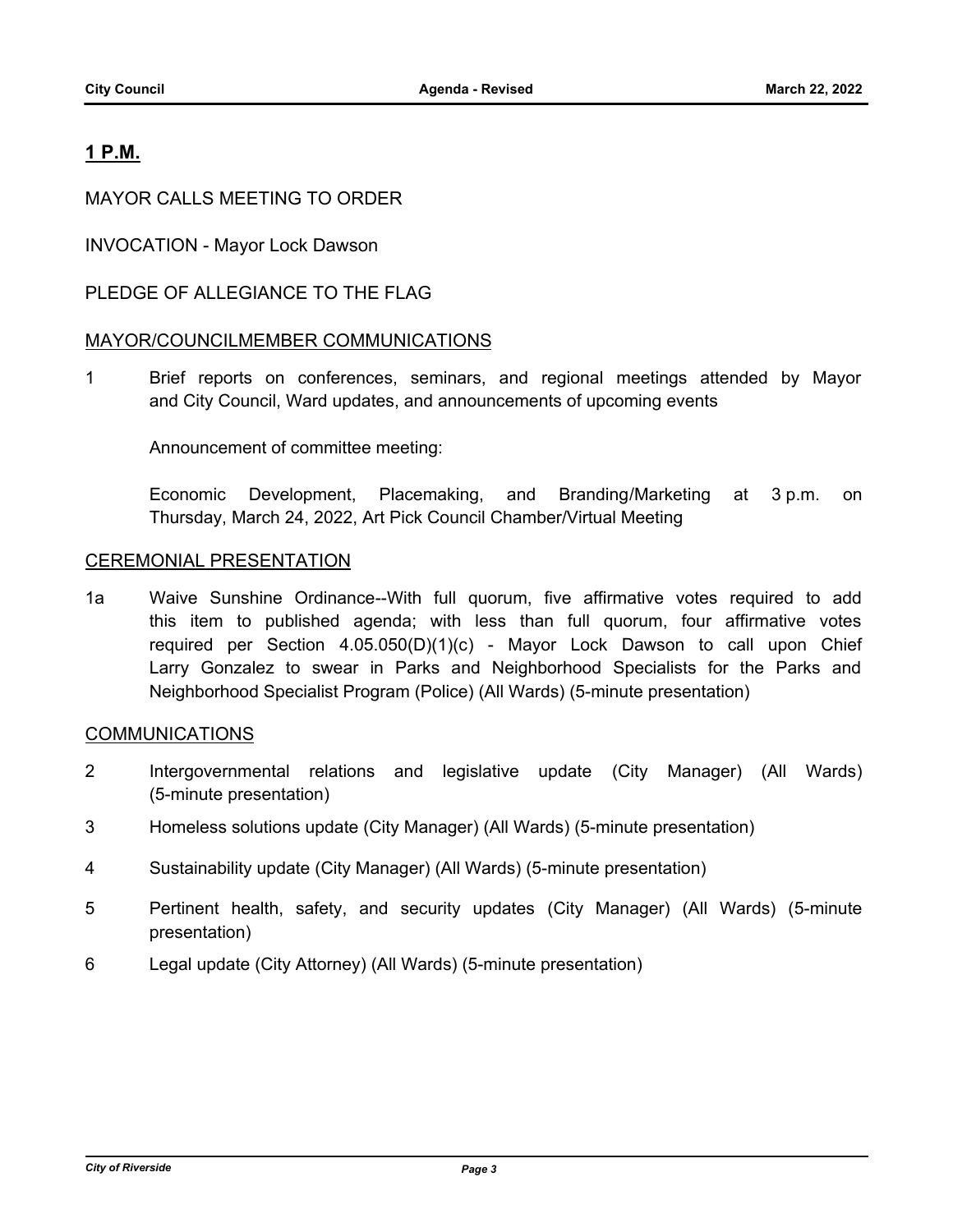## DISCUSSION CALENDAR

*Audience participation is encouraged. Public comments are limited to 3 minutes. Via phone: press \*9 to be placed in the queue to speak when the discussion item is called. Via Zoom: select the "raise hand" function to request to speak. An on-screen message will prompt you to "unmute" and speak.*

- 7 Envision Riverside 2025 Strategic Plan Annual Report for 2021 Direct staff on City Council Strategic Policy (City Manager) (All Wards) (15-minute presentation)
- **[Report](http://riversideca.legistar.com/gateway.aspx?M=F&ID=812bee26-cf96-49bb-8bab-81d52feef1f3.docx)** *Attachments:*

[Annual Report](http://riversideca.legistar.com/gateway.aspx?M=F&ID=f081a9dd-3977-4cf5-91b1-efaee46eeca4.pdf) **[Presentation](http://riversideca.legistar.com/gateway.aspx?M=F&ID=8c02f992-a09d-47cc-bbff-d78071fba8da.pdf)** [Video](http://riversideca.granicus.com/MediaPlayer.php?publish_id=af1a9429-9e76-11ec-8a90-0050569183fa)

- 8 In/VISIBLE, Un/HEARD: Riverside's Civil Rights Stories collaborative public programming (Museum) (All Wards) (10-minute presentation)
- **[Report](http://riversideca.legistar.com/gateway.aspx?M=F&ID=e1f59823-a13c-4731-ba29-4eecaa5b1096.docx) [Presentation](http://riversideca.legistar.com/gateway.aspx?M=F&ID=d494795a-4665-4078-b5a8-693de58522ae.pdf)** *Attachments:*

## PUBLIC COMMENT

## *Audience participation is encouraged. Public comments are limited to 3 minutes.*

9 To comment on Consent Calendar, Closed Sessions and any matters within the jurisdiction of the City Council, you are invited to participate in person or call at (669) 900-6833 and enter Meeting ID: 926 9699 1265. Press \*9 to be placed in the queue to speak. Individuals in the queue will be prompted to unmute by pressing \*6 when you are ready to speak.

To participate via ZOOM, use the following link: https://zoom.us/j/92696991265, select the "raise hand" function to request to speak. An on-screen message will prompt you to "unmute" and speak - Individual audience participation is limited to 3 minutes.

## CONSENT CALENDAR - Item # 10-24

*All matters listed under the CONSENT CALENDAR are considered routine by the City Council and may be enacted by one motion in the form listed below. There will be no separate discussion of these items unless, before the City Council votes on the motion to*  adopt, Members of the City Council or staff request specific items be removed from the *Consent Calendar for separate action.*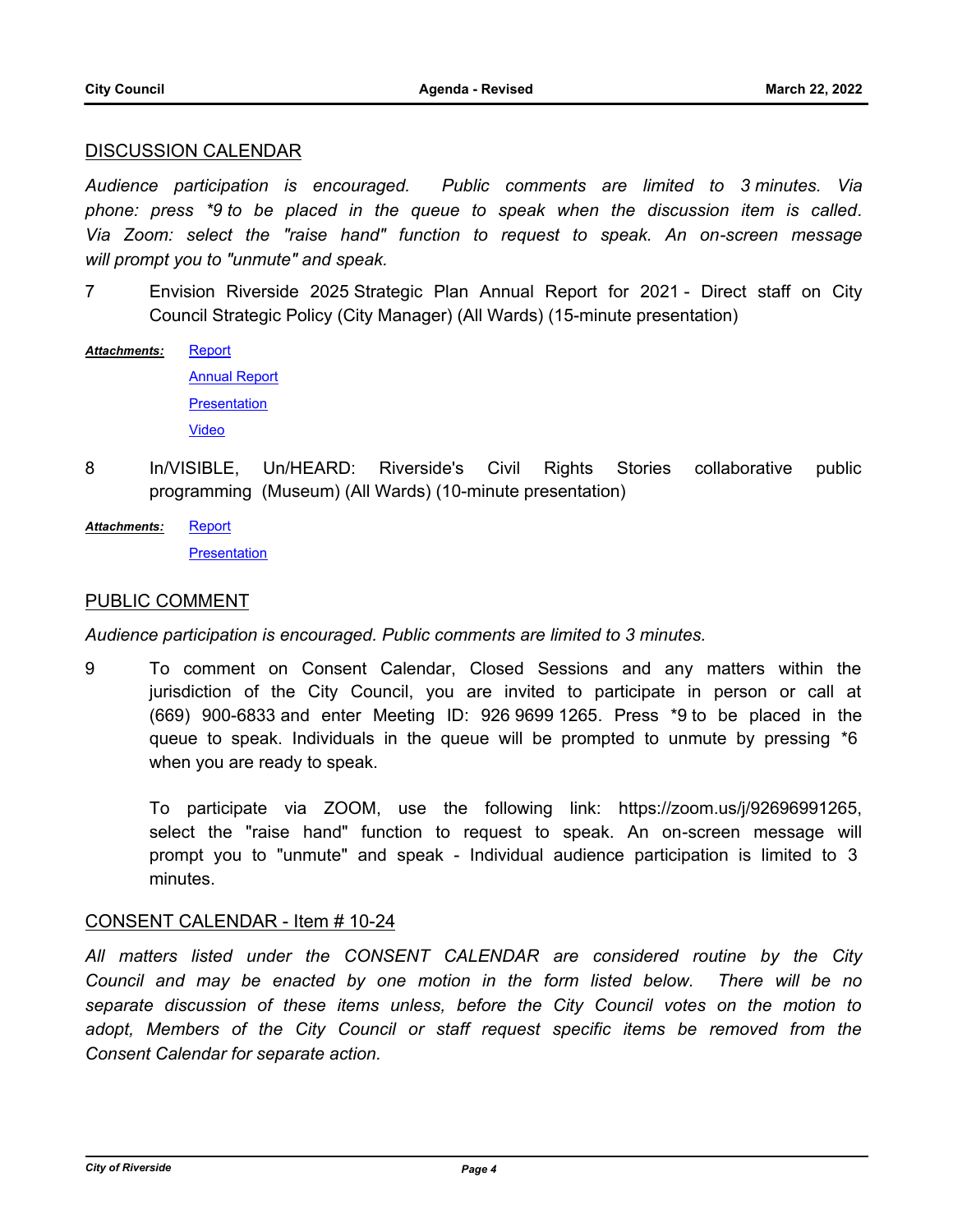#### City Attorney

- 10 Outside counsel expenditures for October 1, 2021 through December 31, 2021 (All Wards)
- [Report](http://riversideca.legistar.com/gateway.aspx?M=F&ID=f8e5066d-8f87-4a4d-b790-b65bd2c14bf2.docx) [Revised Expenditure Report](http://riversideca.legistar.com/gateway.aspx?M=F&ID=c23ac194-b76c-427b-8d8e-7f9cc80a6fd6.pdf) [Expenditure Report](http://riversideca.legistar.com/gateway.aspx?M=F&ID=7f1c4c98-8497-4044-a1cc-fbb17ec94522.pdf) *Attachments:*

## City Clerk

- 11 Minutes of March 8, 2022
- *Attachments:* [Minutes](http://riversideca.legistar.com/gateway.aspx?M=F&ID=a7901779-d63a-4df3-86b4-f454130dc058.pdf)

## Community and Economic Development

12 Second Amendments to Exclusive Negotiating Agreements with Griffin|Swinerton, LLC and Greens Development, Inc., for Riverside Alive development project of certain City-owned property, convention center expansion, adjacent parking structure, events plaza, and related site improvements located corner of Market and Third Streets and Fifth and Orange Streets through December 24, 2024 (Ward 1)

**[Report](http://riversideca.legistar.com/gateway.aspx?M=F&ID=045bb3ff-0ec9-47d3-87d2-4880257dfe64.docx)** [Agreement - Griffin-Swinerton, LLC](http://riversideca.legistar.com/gateway.aspx?M=F&ID=2baf593c-c515-4b5f-8a3f-c2e24f9cafc4.pdf) [Agreement - Greens Development, Inc.](http://riversideca.legistar.com/gateway.aspx?M=F&ID=5893c978-450a-43fa-8332-6eff9f880bb3.pdf) *Attachments:*

## Finance

- 13 Resolution of the City Council of the City of Riverside, California declaring its intention to establish proposed Community Facilities District No. 2021-3 (Bridle Ridge) of the City of Riverside, to authorize the levy of special taxes to pay the costs of acquiring or constructing certain facilities and providing certain services and to pay debt service on bonded indebtedness - Resolution of Intention of the City Council of the City of Riverside, California to incur bonded indebtedness in an amount not-to-exceed \$7,000,000 within proposed Community Facilities District No. 2021-3 (Bridle Ridge) of the City of Riverside - Waive further readings - Schedule public hearing for April 26, 2022 at 3 p.m. (Ward 4)
- [Resolution Establish CFD](http://riversideca.legistar.com/gateway.aspx?M=F&ID=8a975432-718f-4dd6-b9ea-8013d8842cb9.docx) [Resolution - Incur Bond](http://riversideca.legistar.com/gateway.aspx?M=F&ID=1403be93-4da9-4f15-bb13-63376ca149e9.docx) [Formation Analysis](http://riversideca.legistar.com/gateway.aspx?M=F&ID=ac695926-f61b-4f49-8b22-70bb2f43cd23.docx) [CFD 2021-3 Boundary Map](http://riversideca.legistar.com/gateway.aspx?M=F&ID=d9bf763c-0ba5-492a-bd82-670fdd5c65a7.pdf) [CFD 2021-3 Location Map](http://riversideca.legistar.com/gateway.aspx?M=F&ID=9ec9eb64-b5f5-455a-be2b-08a30977de43.pdf) *Attachments:*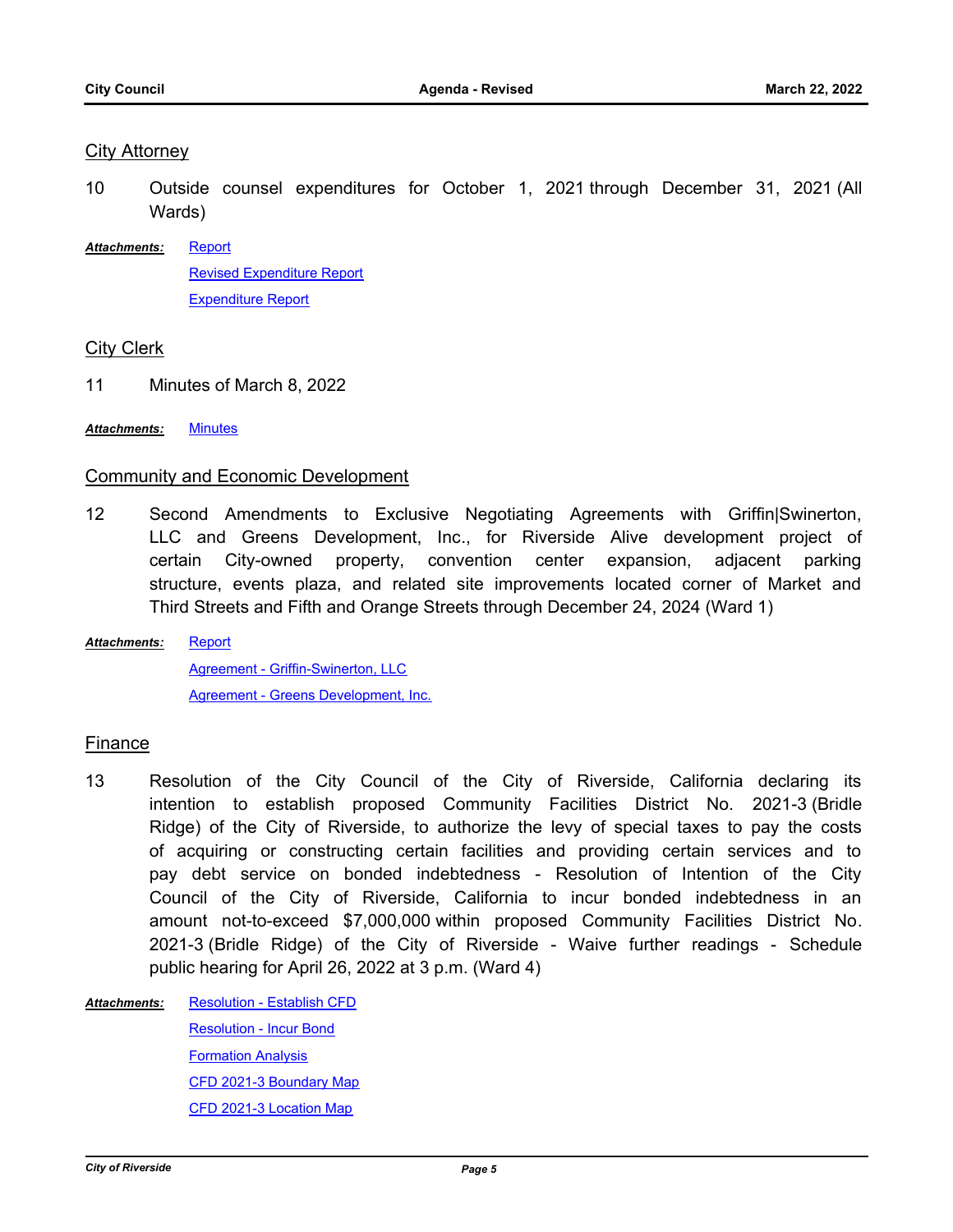## Fire

14 Reimbursement of \$115,306.63 from Riverside Community College District/Moreno Valley for Fire Department instructional hours per Inter-Agency Instructional Services Agreement - Supplemental appropriation - Five affirmative votes required (All Wards)

*Attachments:* [Report](http://riversideca.legistar.com/gateway.aspx?M=F&ID=12a24ad4-3510-423c-8681-5df7564f2771.docx)

## General Services

15 Purchase 13 replacement compressed natural gas fuel tanks from National CNG and Fleet Services for \$236,968.30 with 15 percent change order authority for total not-to-exceed \$272,513.55 from General, Sewer, Refuse, and Water Fund Accounts (All Wards)

[Report](http://riversideca.legistar.com/gateway.aspx?M=F&ID=23384853-80f9-4090-9612-c7aa287b9e8b.docx) *Attachments:*

**[Quote](http://riversideca.legistar.com/gateway.aspx?M=F&ID=3b02facf-d3cf-4fa6-a53e-1852ee59ceaf.pdf)** 

- 16 Third Amendment to Extension Agreement with Port-A-Port Hangar Leasing for annual Consumer Price Index adjustments to rental rate at Riverside Municipal Airport - 6951 Flight Road (Ward 3)
- **[Report](http://riversideca.legistar.com/gateway.aspx?M=F&ID=e4d1ee09-64b0-4e37-ac42-539091b78946.docx)** *Attachments:*

**[Agreement](http://riversideca.legistar.com/gateway.aspx?M=F&ID=09fdc2c9-5a47-47eb-b17a-b395e32d262d.pdf)** 

## Museum

- 17 Association of Tribal Archives, Libraries, and Museums grant of \$19,150 for oral history series on the Indigenous boarding school experience - Supplemental appropriation - Five affirmative votes required (All Wards)
- **[Report](http://riversideca.legistar.com/gateway.aspx?M=F&ID=20ecfbcc-c695-4d32-a059-d28a231a1a41.docx)** *Attachments:*

**[Agreement](http://riversideca.legistar.com/gateway.aspx?M=F&ID=dd401e8f-a0cd-4e67-ac40-5adcd61fc389.pdf)**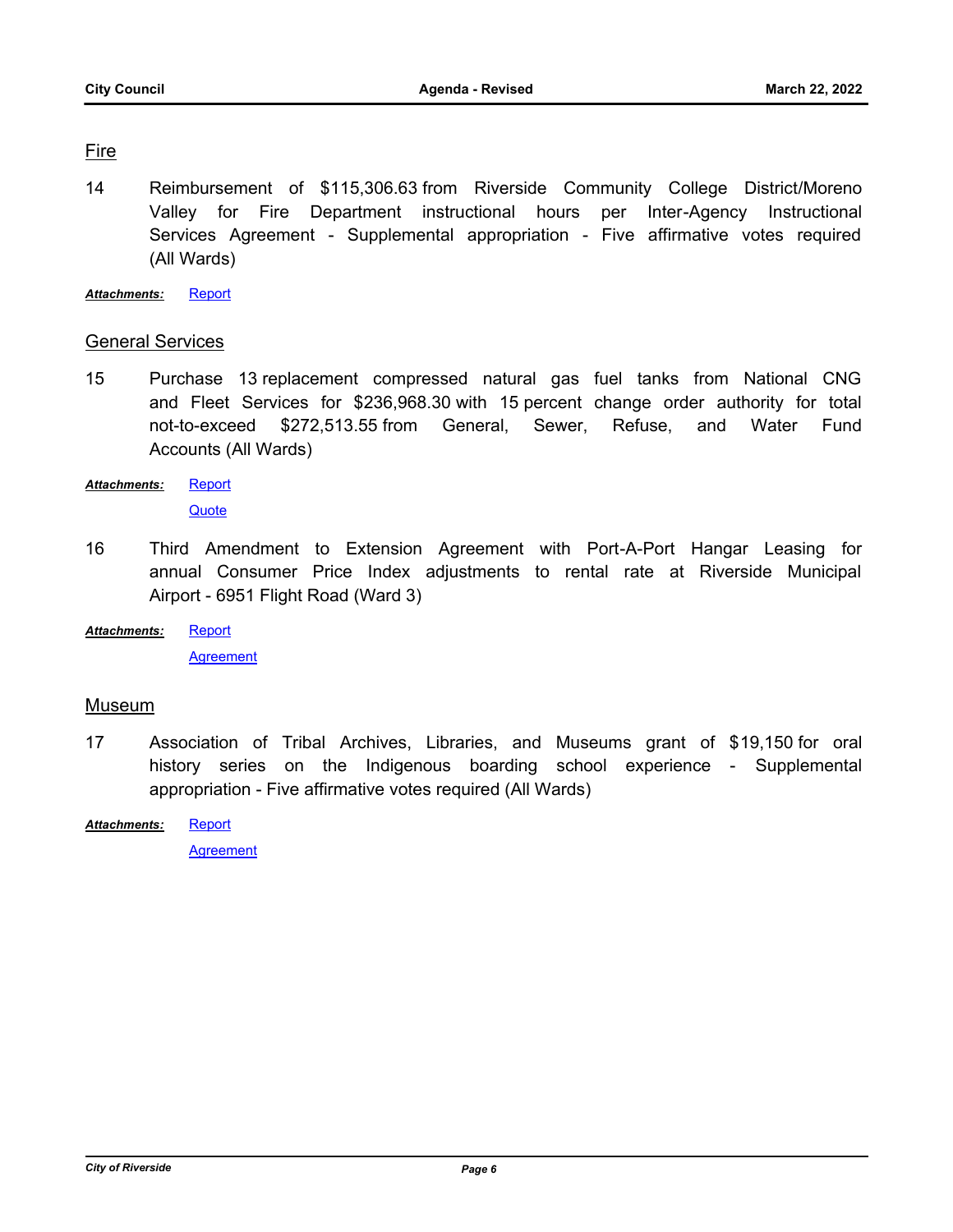#### Police

18 Issuance of purchase order to Proforce Law Enforcement, for \$133,861.47 from Grants and Special Project Asset Forfeiture Account for 100 X26P Tasers, batteries and holsters (All Wards)

[Report](http://riversideca.legistar.com/gateway.aspx?M=F&ID=7e4c504e-d81d-4002-9065-e76877c97d62.docx) **[Quote](http://riversideca.legistar.com/gateway.aspx?M=F&ID=c60e29a4-f365-45dd-8b04-00d376ed9fce.pdf)** *Attachments:*

- 19 First Amendment to Agreement with H.E.R.O.S., Inc., for \$21,418.54 increased compensation for total \$147,159.39 from General Fund, Police Aviation, Non-Stock Inventory Account for overhaul of one Police Department helicopter Gearbox and Turbine, including parts and labor through September 30, 2022 (All Wards)
- **[Report](http://riversideca.legistar.com/gateway.aspx?M=F&ID=1c956a98-93de-4f22-88e4-64ccda9307c3.docx)** *Attachments:*

**[Agreement](http://riversideca.legistar.com/gateway.aspx?M=F&ID=e43aa4c4-7649-40b6-ab0c-cf686f4fb9e3.pdf)** 

#### Public Works

- 20 A Resolution of the City Council of the City of Riverside, California, amending Resolution No. 22451 known as the Master Parking Schedule Resolution to establish a Timed No Parking Zone between 11 p.m. and 7 a.m. daily on west side of Watkins Drive from Blaine Street to Valencia Hill Drive - Waive further reading (Ward 2)
- **[Report](http://riversideca.legistar.com/gateway.aspx?M=F&ID=3187d59e-37e8-47a2-afaf-626b4fb5d80f.docx)** *Attachments:*

**[Resolution](http://riversideca.legistar.com/gateway.aspx?M=F&ID=f3906e22-8959-4020-8938-c8f497075b62.doc)** [Site Map](http://riversideca.legistar.com/gateway.aspx?M=F&ID=bddb7d3c-9c82-4348-b4df-06fc2d74bf41.pptx) **[TB Minutes](http://riversideca.legistar.com/gateway.aspx?M=F&ID=04b0bc00-afaf-4f0a-ad0c-670e395836e6.pdf)** 

21 A Resolution of the City Council of the City of Riverside, California, amending Resolution No. 22451 known as the Master Parking Schedule Resolution to establish and remove Timed Parking Zones on Market Street between Fifth Street and Sixth Street - Waive further reading (Ward 1)

**[Report](http://riversideca.legistar.com/gateway.aspx?M=F&ID=bb6ad6d4-9c54-48b2-bc82-18c633b2c116.docx) [Resolution](http://riversideca.legistar.com/gateway.aspx?M=F&ID=4e3abf76-7923-449b-9970-2896be6b2809.doc)** *Attachments:*

[Site Map](http://riversideca.legistar.com/gateway.aspx?M=F&ID=6b1fc589-eacc-48ab-8f21-c2b969cb1353.pptx) **[TB Minutes](http://riversideca.legistar.com/gateway.aspx?M=F&ID=78d58bb7-f48d-448b-a098-4f8c79b44ba0.pdf)** 

22 A Resolution of the City Council of the City of Riverside, California, waiving the formal bidding provisions of Section 1109 of the Charter of the City of Riverside under the Utilities Project Exception therein for the selection of a qualified panel of contractors to supplement Riverside Regional Water Quality Control Plant Work Force for the Riverside Regional Water Quality Control Plant, City-wide Sewer/Storm Drain Collection System, and the Tequesquite Landfill Construction Projects up to \$350,000 on an as-needed basis - Waive further reading - Five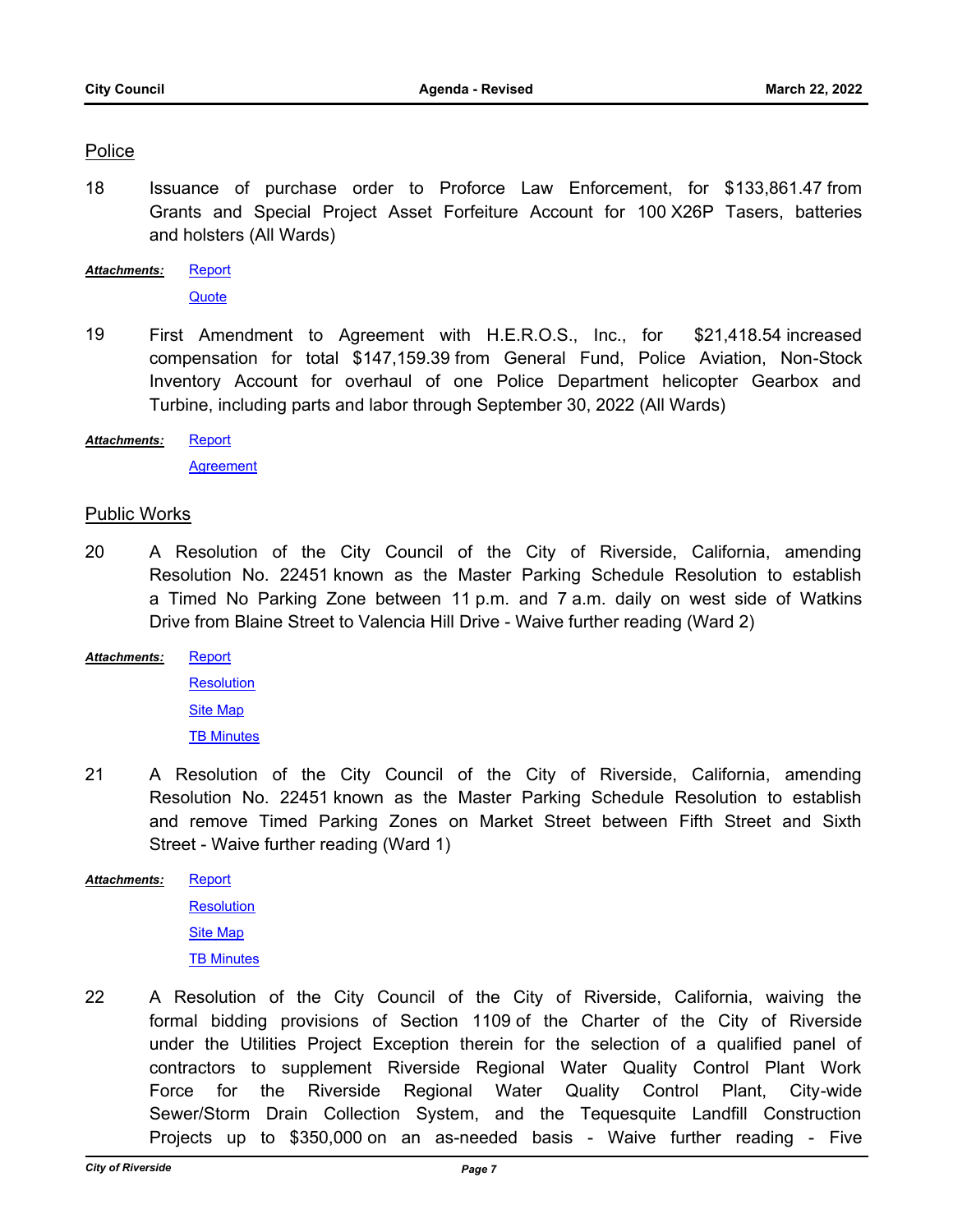affirmative votes required - Master Agreements with ten contractors for \$1,000,000 annually each contractor for construction, maintenance, repair, and rehabilitation services under Request for Qualification 2117 through March 30, 2025 (All Wards)

#### **[Report](http://riversideca.legistar.com/gateway.aspx?M=F&ID=6a25a76b-07b2-4c00-a607-f0cbf06bf211.docx)** *Attachments:*

[C.P Construction Co. Inc.](http://riversideca.legistar.com/gateway.aspx?M=F&ID=ac307ac5-ccd5-4868-8f87-bf1cef45f0aa.pdf) [Downstream Services, Inc.](http://riversideca.legistar.com/gateway.aspx?M=F&ID=edc62536-8977-4523-a91b-9a1317107310.pdf) [E.J Meyer Company, Inc.](http://riversideca.legistar.com/gateway.aspx?M=F&ID=3aab68e3-f1f0-4351-b18b-18f6aeec3214.pdf) [GSE Construction Company, Inc.](http://riversideca.legistar.com/gateway.aspx?M=F&ID=c5861248-9897-45b8-813f-12e56ce63b50.pdf) [J.R. Filanc Construction Company, Inc.](http://riversideca.legistar.com/gateway.aspx?M=F&ID=e5ed3e40-4e37-478d-b4a4-4877fcfbbf22.pdf) [M C C Equipment Rentals, Inc.](http://riversideca.legistar.com/gateway.aspx?M=F&ID=ac812d83-d17b-4850-8e5a-84a613cd05c5.pdf) [Metro Builders & Engineers Group, LTD.](http://riversideca.legistar.com/gateway.aspx?M=F&ID=9145542d-e01a-4f1c-ae12-f62607971843.pdf) [Sancon Technologies, Inc.](http://riversideca.legistar.com/gateway.aspx?M=F&ID=f36eb05c-1562-48e4-a811-310c9eebae68.pdf) [U.S National Corp.](http://riversideca.legistar.com/gateway.aspx?M=F&ID=61bd0f7d-3576-4d90-bdeb-a77756583dd6.pdf) [Weka, Inc.](http://riversideca.legistar.com/gateway.aspx?M=F&ID=db39c927-332a-477c-b926-6cdb3d455b4e.pdf) [Bid Award Recommendation](http://riversideca.legistar.com/gateway.aspx?M=F&ID=b5a98627-9727-426d-939b-16b9b643096e.pdf)

- **[Resolution](http://riversideca.legistar.com/gateway.aspx?M=F&ID=07c8eada-1841-4eb2-80fb-cc60ada81787.doc)**
- 23 Introduce an Ordinance of the City of Riverside, California amending Section 10.76.010 of the Riverside Municipal Code designating the Prima Facie Speed Limits for Streets and portions thereof in accordance with the provisions of Sections 10.20.020 and 10.20.030 to establish a 35 MPH speed limit zone on Cactus Avenue, Fremont Street, and University Drive and revise speed limit zone from 15 MPH to 20 MPH on University Drive from Canyon Crest Drive to Sycamore Canyon Boulevard (Wards 2, 3 and 4)
- **[Report](http://riversideca.legistar.com/gateway.aspx?M=F&ID=a55cf415-980c-4bb6-a07c-9db709395050.docx)** *Attachments:*

**[Ordinance](http://riversideca.legistar.com/gateway.aspx?M=F&ID=1a5aa2f3-2ad0-457d-96dd-4ebdf1edca9b.pdf)** [Site Map - Cactus Avenue](http://riversideca.legistar.com/gateway.aspx?M=F&ID=dd8bf54b-7187-4025-b99f-114fef9c8812.pptx) [Site Map - Fremont Street](http://riversideca.legistar.com/gateway.aspx?M=F&ID=538ebcc5-7354-43af-a8ba-f40ec59e8104.pptx) [Site Map - University Drive](http://riversideca.legistar.com/gateway.aspx?M=F&ID=bebfd317-bce5-4a53-8a12-3a5cdb2a90ad.pptx) [TB Minutes - January 5, 2022](http://riversideca.legistar.com/gateway.aspx?M=F&ID=7b515c6e-1043-46e5-9a3a-a11b57162298.pdf)

24 Award Bid 7874 to Sol Construction, Inc., Riverside, for \$205,821 from Measure A Capital Outlay Fund, BNSF/UP QZ-Panorama/Cridge Project Account for Panorama Road at-grade rail crossing improvements (Wards 2 and 3)

**[Report](http://riversideca.legistar.com/gateway.aspx?M=F&ID=69988f1a-12ea-4c6d-9d92-de5f9286a530.docx)** [Location Map](http://riversideca.legistar.com/gateway.aspx?M=F&ID=af2197f4-c75b-40ea-b18e-a03744d84548.pdf) [Bid Award Recommendation](http://riversideca.legistar.com/gateway.aspx?M=F&ID=83fcb7de-90ef-4ba0-911f-148f9fb1f7f8.pdf) *Attachments:*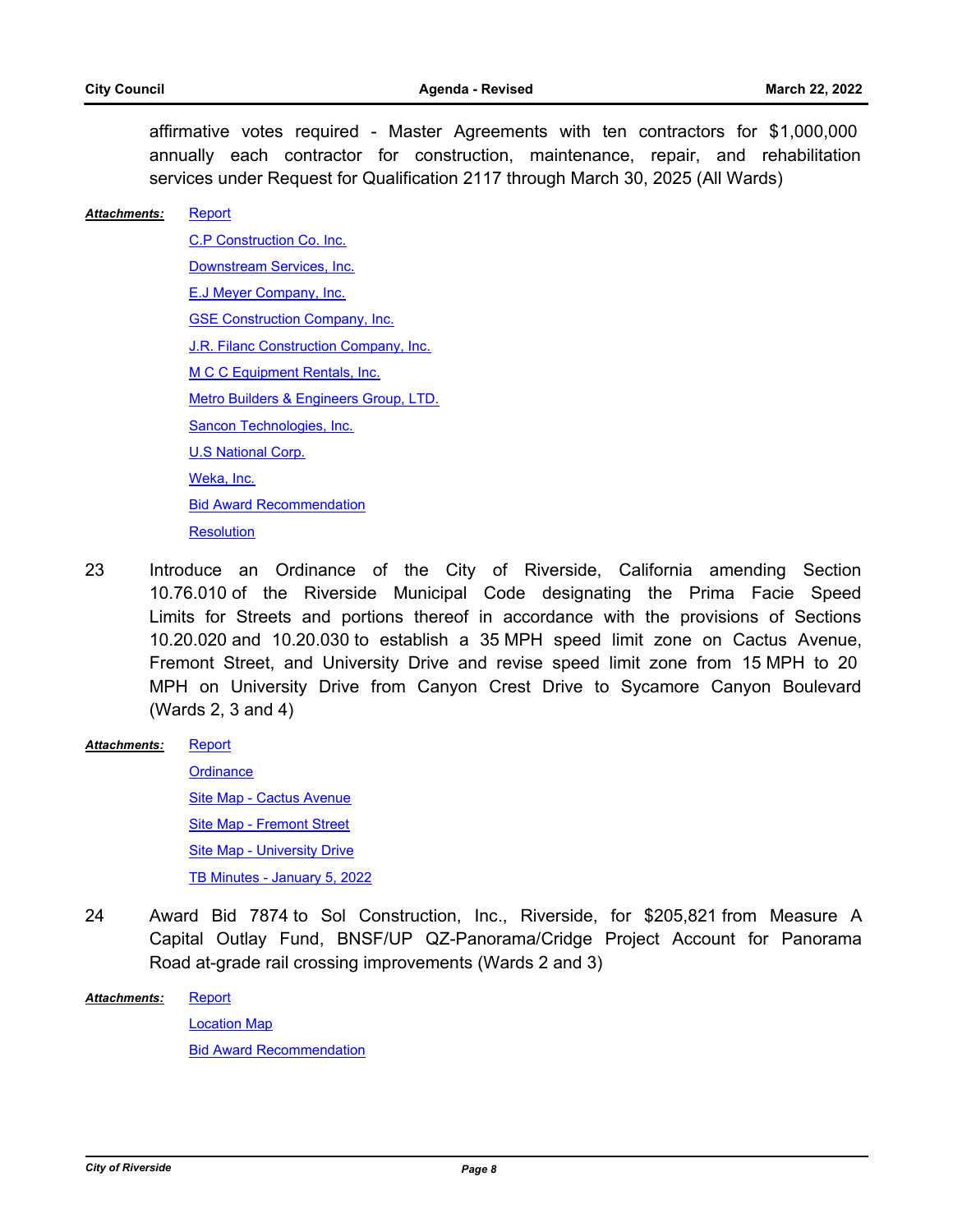#### CLOSED SESSIONS

*Time listed is approximate. The City Council may adjourn to the below listed Closed Sessions at their convenience during this City Council meeting.*

25 Pursuant to Government Code §54956.9(d)(1) to confer with and/or receive advice from legal counsel concerning Valerie Vargas v. City of Riverside, et al., Riverside Superior Court Case No. CVRI2103914

*Attachments:* [Report](http://riversideca.legistar.com/gateway.aspx?M=F&ID=4c1c009e-982a-4b5f-b3d6-2849ab197eaa.doc)

26 Pursuant to Government Code §54957(a) for consultation with Chief of Police Larry Gonzalez and Chief Information Officer George Khalil regarding threat to public services or facilities.

*Attachments:* [Report](http://riversideca.legistar.com/gateway.aspx?M=F&ID=dcf5edd5-711e-4aee-964c-c7bd08c74949.doc)

- 27 Pursuant to Government Code §54956.9(d)(2) to confer with and/or receive advice from legal counsel concerning significant exposure to litigation - one case
- *Attachments:* [Report](http://riversideca.legistar.com/gateway.aspx?M=F&ID=0a375c26-a127-4079-b5e1-142fc7ed95f4.doc)
- 28 Pursuant to Government Code §54956.9(d)(4) to confer with and/or receive advice from legal counsel concerning the City Council deciding whether to initiate litigation - one case

#### *Attachments:* [Report](http://riversideca.legistar.com/gateway.aspx?M=F&ID=1aad9b32-ba14-4dd7-824c-a0e3598389c5.doc)

29 Pursuant to Government Code §54957.6 to review the City Council's position and instruct designated representatives regarding salaries, salary schedules, or compensation paid in the form of fringe benefits of all Executive Management employees, all Management and Confidential employees as defined by PERS, Fire Management Unit, Riverside City Firefighters Association, Riverside Police Officers Association (Police and Police Supervisory Units), Service Employees International Union #721, International Brotherhood of Electrical Workers #47, and Riverside Police Administrators Association

#### *Attachments:* [Report](http://riversideca.legistar.com/gateway.aspx?M=F&ID=983b242f-d90b-4781-b36b-128f3c620d52.docx)

29a Pursuant to Government Code §54957.6 to review the City Council's position and instruct designated representatives regarding salaries, salary schedules, or compensation paid in the form of fringe benefits of the City Manager.

#### *Attachments:* [Report](http://riversideca.legistar.com/gateway.aspx?M=F&ID=71ae7073-02d8-4529-8d9d-ceaf12907334.doc)

30 Pursuant to Government Code §54957 for performance evaluation of the City Manager

*Attachments:* [Report](http://riversideca.legistar.com/gateway.aspx?M=F&ID=2af42232-cf17-4242-a6ae-d50c7d62f1cf.pdf)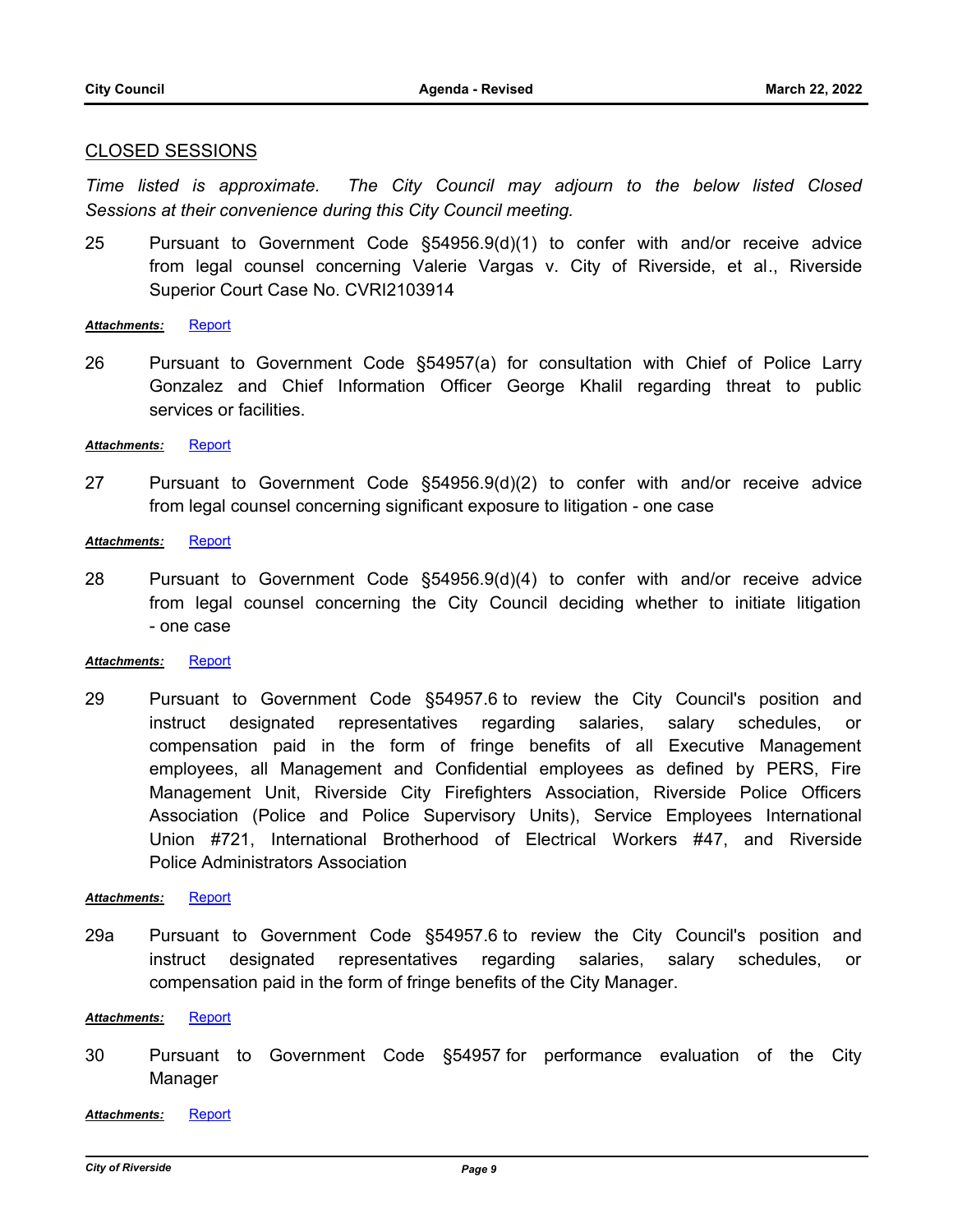## **6:15 P.M.**

## PUBLIC COMMENT

*Audience participation is encouraged. Public comments are limited to 3 minutes.*

31 To comment on the presentation listed below and any matters within the jurisdiction of the City Council, you are invited to participate in person or call at (669) 900-6833 and enter Meeting ID: 926 9699 1265. Press \*9 to be placed in the queue to speak. Individuals in the queue will be prompted to unmute by pressing \*6 when you are ready to speak.

To participate via ZOOM, use the following link: https://zoom.us/j/92696991265, select the "raise hand" function to request to speak. An on-screen message will prompt you to "unmute" and speak.

## PRESENTATION

- 32 Open meeting rules (Brown Act) and Riverside Sunshine Ordinance public meeting provision presentation (City Attorney) (All Wards) (30-minute presentation)
- **[Report](http://riversideca.legistar.com/gateway.aspx?M=F&ID=3bd4813e-6da7-4df9-a105-c09bcd4c90c6.docx)** [ABC's of Open Government Law](http://riversideca.legistar.com/gateway.aspx?M=F&ID=c0fedc31-be54-4c73-943a-e4a8e1799903.pdf) [Title 4 - Public Meetings and Public Records](http://riversideca.legistar.com/gateway.aspx?M=F&ID=9e94dc07-587c-47db-a25e-85bc3c2e915a.pdf) **[Presentation](http://riversideca.legistar.com/gateway.aspx?M=F&ID=e6468ba6-c8aa-42fa-98d2-57e5ed222437.pdf)** *Attachments:*

#### COMMUNICATIONS

- 33 City Attorney report on Closed Session discussions
- 34 Items for future City Council consideration as requested by Mayor or Members of the City Council - City Manager/City Attorney reports

*\* \* \* \* \* \* \* \* \**

*The next regular City Council meeting is scheduled for Tuesday, April 5, 2022*

*City Council meetings broadcast with closed captioning available on AT&T Channel 99, Charter Spectrum Channel 3, and Frontier Cable Channel 21 Rebroadcast Wednesdays at 9 p.m., Fridays at 1 p.m., and Saturdays at 9 a.m.*